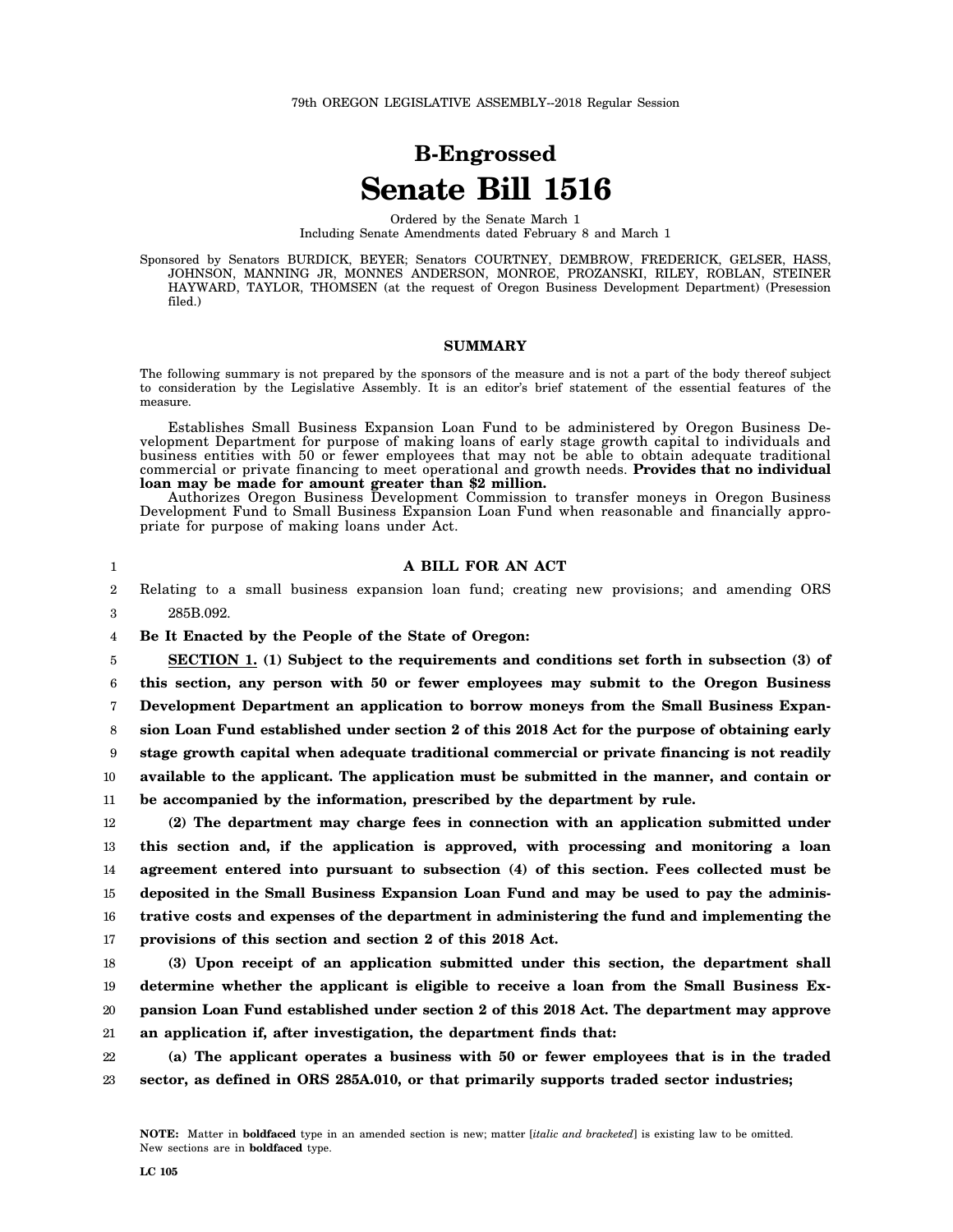## B-Eng. SB 1516

1 **(b) The loan has a reasonable prospect of repayment;**

5

2 3 4 **(c) The applicant demonstrates a reasonable potential for high growth that may support economic diversification of the state or the region in which the business is conducted, or increase employment opportunities or retain existing jobs in the state or region;**

**(d) The applicant demonstrates readiness for market; and**

6 7 **(e) There is or will be a sufficient amount of moneys in the Small Business Expansion Loan Fund to make a loan to the applicant.**

8 9 **(4) If the department approves an application under this section, the department and the applicant shall enter into a loan agreement that provides, at a minimum, the following:**

10 11 12 **(a) That loan proceeds may be used only to support acquisition of business assets or to pay for business operating expenses. Loan proceeds may not be used to refinance personal debt or debt not used for business purposes.**

13 14 15 16 17 18 19 20 **(b) A plan for repayment of moneys borrowed from the Small Business Expansion Loan Fund. The department may specify the terms of repayment, singly or in any combination, by royalties, on the basis of a percentage of business revenues, by installment payments of principal, installment payments of interest or installment payments of both principal and interest, or otherwise. The plan must set forth a schedule of payments, the term of the loan and the manner of determining when loan payments are delinquent. The department, in its sole discretion, shall establish the terms of repayment, which must be structured so that the repayment plan and pricing:**

21 22 **(A) Based on the total repayment costs, do not directly compete with traditional commercial lending services;**

23 24 **(B) Are commensurate with the risk taken by the department when making a loan to the applicant; and**

25 26 **(C) To the greatest extent possible, are anticipated to cover operational expenses and losses that the department may incur in the administration of the loan program.**

27 28 29 30 **(c) That the loan must be secured by sufficient collateral and security. The department may specify by rule the types of collateral and security that are acceptable to secure repayment of the loan, including but not limited to personal guarantees, business or corporate guarantees and pledges of business and personal assets.**

31 32 **(d) That the liability of the state under the agreement may not exceed the availability of moneys in the Small Business Expansion Loan Fund.**

33 34 35 36 **(5)(a) The Director of the Oregon Business Development Department, or the director's designee, may approve loans of up to \$250,000 each. Loans greater than \$250,000 each may be approved by the Oregon Business Development Commission, or the commission's designee. No loan may be made for an amount greater than \$2 million.**

37 38 39 **(b) Immediately upon receiving loan proceeds, a successful applicant shall pay to the department an amount equal to one and one-half percent of the principal amount of the loan, for deposit in the Small Business Expansion Loan Fund.**

40 41 42 43 **(6) Up to 20 percent of all moneys available for lending in the Small Business Expansion Loan Fund on July 1 of each fiscal year may be reserved for loans to applicants who are individuals considered to have low to moderate household income and low to moderate personal net worth, as defined by the department by rule, and who operate businesses:**

44 45 **(a) Controlled and with at least 51 percent ownership interest in the business by minorities, women or honorably discharged veterans; or**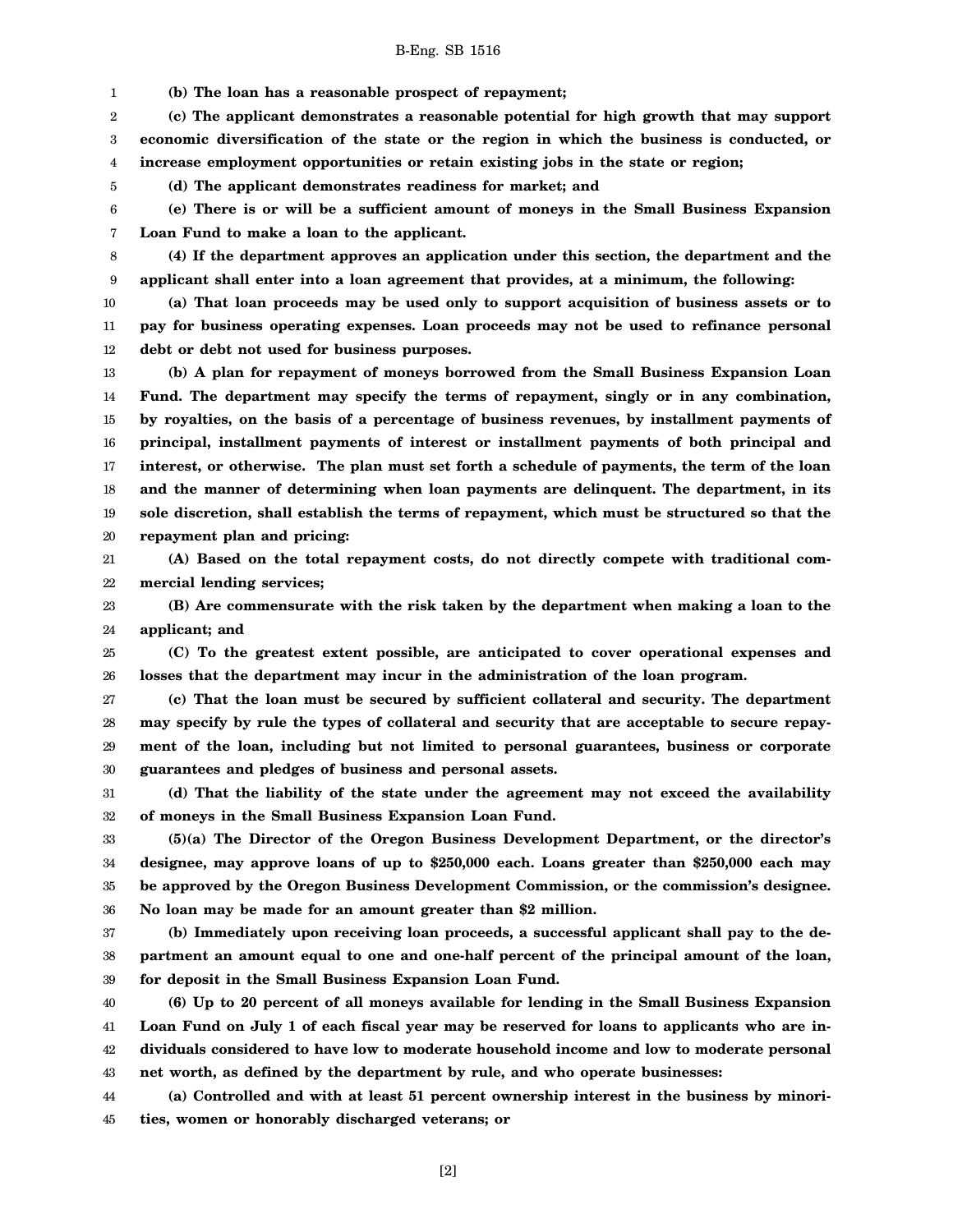1 **(b) That are located outside of the Portland, Oregon, Metropolitan Statistical Area.**

2 3 4 **(7)(a) The department shall adopt rules to implement the provisions of this section. Before adopting rules under this paragraph, the department shall consult with a representative from an association representing banks in this state.**

5 6 7 8 **(b) The department may adopt rules that establish preferences in making loans under this section to individuals or businesses owned by individuals in underserved communities and in rural communities that may have insufficient access to diverse types of capital and traditional commercial or private financing.**

9 10 **(c) The department may adopt rules establishing a loan amount limit of less than \$2 million for purposes of subsection (5) of this section.**

11 12 13 14 15 **SECTION 2. (1) The Small Business Expansion Loan Fund is established in the State Treasury, separate and distinct from the General Fund. Interest earned by the Small Business Expansion Loan Fund shall be credited to the fund. All moneys in the fund are continuously appropriated to the Oregon Business Development Department for the following purposes:**

16

**(a) Payment of loans to applicants approved under section 1 of this 2018 Act.**

17 18 19 **(b) Payments to local development groups for the purposes of this section. A payment under this paragraph may not exceed one percent of the principal loan amount from which payment is required under section 1 (5)(b) of this 2018 Act.**

20 21 22 **(c) Administrative costs of the department incurred in marketing the loan program, processing loan applications, investigating eligibility of applicants and servicing outstanding loans.**

23 **(2) The Small Business Expansion Loan Fund consists of:**

24 **(a) Fees collected by the department under section 1 of this 2018 Act;**

25 **(b) Payments required under section 1 (5)(b) of this 2018 Act;**

26 27 **(c) Moneys repaid by recipients of loans from the fund, including interest on those moneys and other receipts;**

28 **(d) Moneys appropriated to the fund by the Legislative Assembly;**

29 30 **(e) Moneys transferred to the fund by the Oregon Business Development Commission from the Oregon Business Development Fund pursuant to section 3 of this 2018 Act;**

31 **(f) Income earned on moneys in the Small Business Expansion Loan Fund;**

32 33 **(g) Moneys transferred to the fund from the federal government, other state agencies or local governments; and**

34

**(h) Any gifts or donations made to the State of Oregon for deposit in the fund.**

35 36 37 **(3) Notwithstanding any other provision of law, if at any time there are insufficient funds in established business finance programs, the department may direct the transfer of unobligated funds from the Small Business Expansion Loan Fund.**

38 39 40 41 42 43 44 **SECTION 3. The Oregon Business Development Commission may transfer moneys credited to the Oregon Business Development Fund created under ORS 285B.092 to the Small Business Expansion Loan Fund established under section 2 of this 2018 Act when the commission determines that the transfer is reasonable and financially appropriate and would not impair the making of loans under ORS 285B.050 to 285B.098. Moneys transferred under this section shall be used by the Oregon Business Development Department for the purpose of making loans under section 1 of this 2018 Act.**

45 **SECTION 4.** ORS 285B.092 is amended to read: